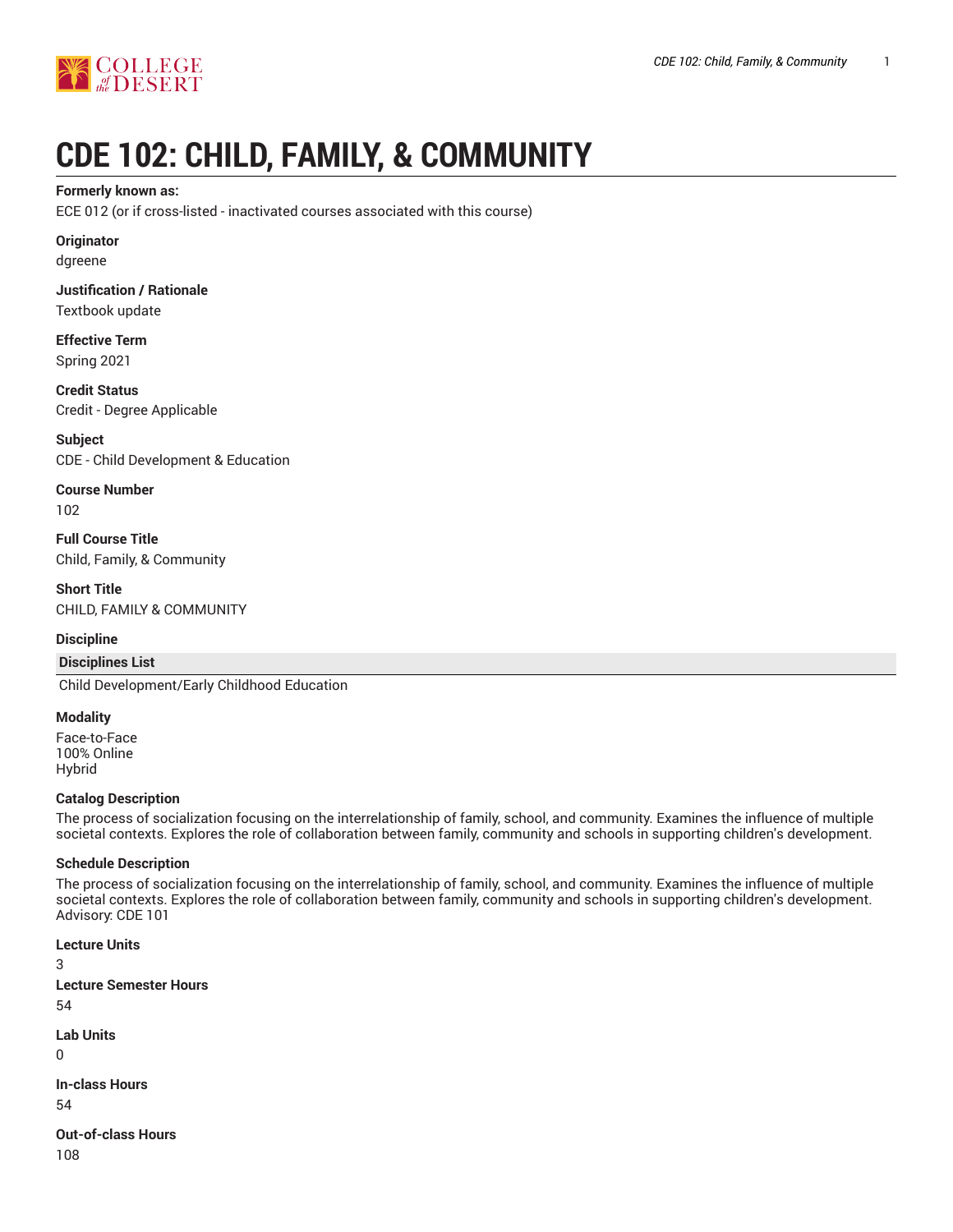

## **Total Course Units**

3 **Total Semester Hours** 162

**Prerequisite Course(s)**

Advisory: CDE 101

## **Required Text and Other Instructional Materials**

**Resource Type**

Book **Open Educational Resource** Yes

**Formatting Style**

APA

**Author** California Department of Education

**Title** Family Partnerships and Culture

**Edition**

1st

**City** Sacramento

**Publisher**

CDE Press https://www.cde.ca.gov/sp/cd/re/documents/familypartnerships.pdf

**Year**

2016

**College Level**

Yes

**Flesch-Kincaid Level** 14.7

**ISBN #** 978-0-8011-1758-9

**Resource Type** Book **Open Educational Resource** Yes

**Formatting Style** APA

**Author** Laff, R. Ruiz, W.

**Title** Child, Family, and Community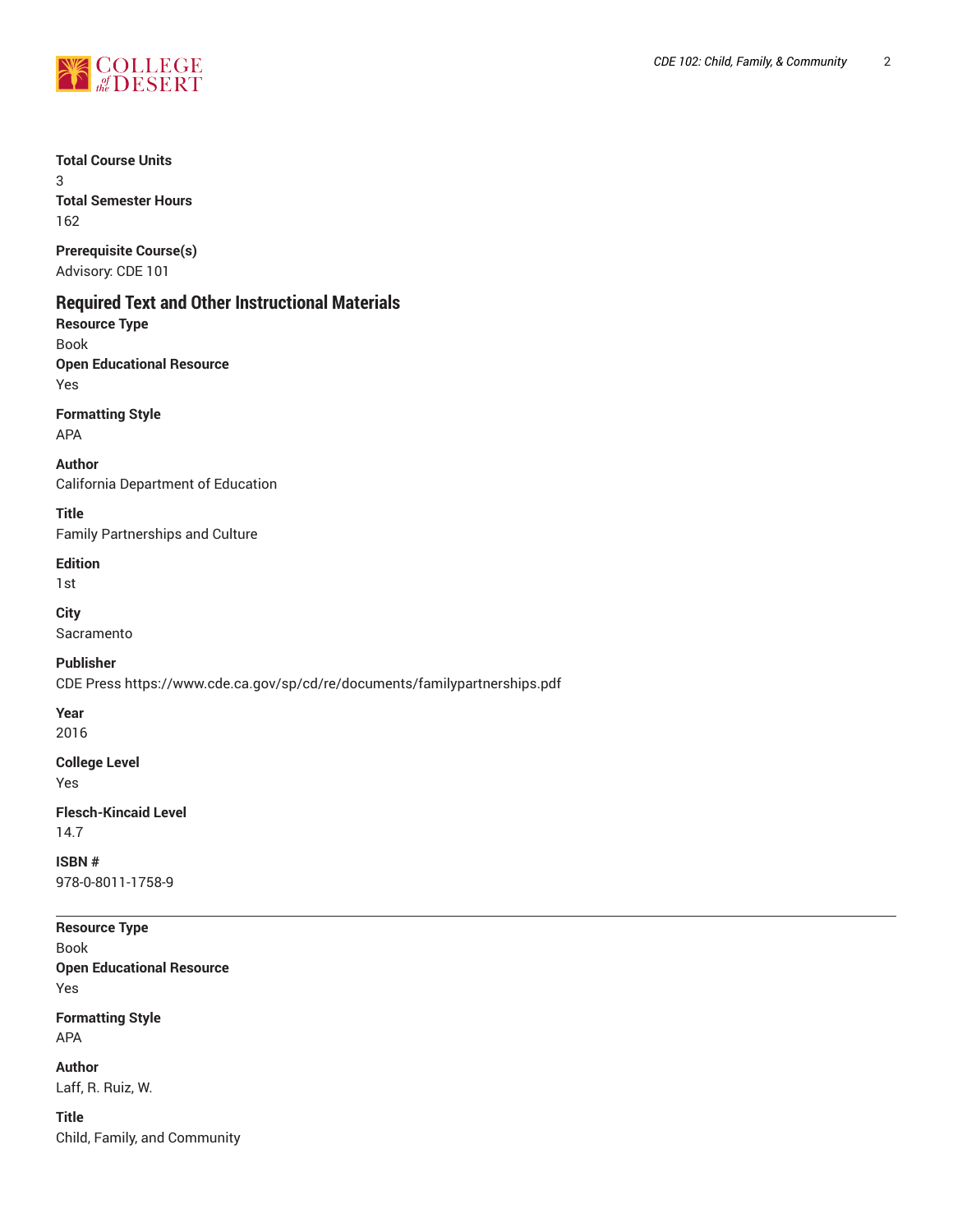

#### **Edition**

1st

**City** Los Angeles

#### **Publisher**

LibreTexts

**Year** 2020

**Resource Type** Web/Other **Open Educational Resource** Yes

**Year**

2020

#### **Description**

LibreTexts, OER publication https://socialsci.libretexts.org/Bookshelves/Early\_Childhood\_Education/Book%3A\_Child%2C\_Family %2C\_and\_Community\_(Laff\_and\_Ruiz)

#### **For Text greater than five years old, list rationale:**

We are exploring open educational resources

#### **Class Size Maximum**

35

**Entrance Skills** Students should have a basic understanding of the major child development theories prior to taking this course.

#### **Requisite Course Objectives**

ECE 010-Examine and discuss major theories of child development. CDE 101-Evaluate the influence of multiple contexts on children's development.

#### **Course Content**

- 1. Theoretical frameworks of socialization
- 2. Interrelationship of family, school and community as agents of socialization
- 3. Influence on Socialization
	- a. Family
		- i. Family characteristics
		- ii. Parenting styles
		- iii. Culture
		- iv. Tradition
		- v. Values
	- b. School and educational systems
		- i. Early care and education
		- ii. Influence of one's own personal experience on relationships with children and families.
		- iii. Legal requirements and ethical responsibilities
	- c. Community
		- i. Community agencies and referral systems
		- ii. Accessing specialized services and support for families and children.
		- iii. Collaboration and partnerships.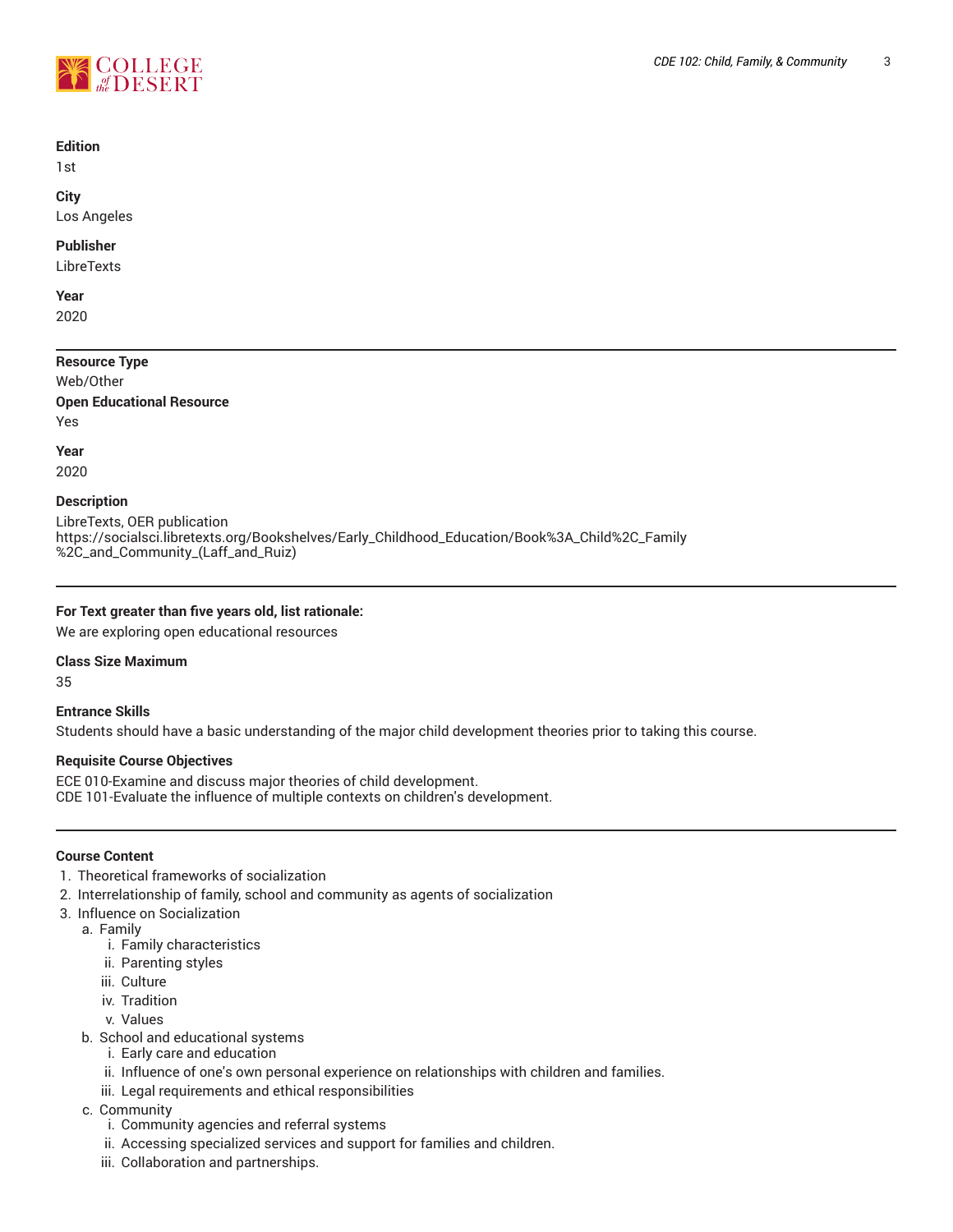

- 4. Impact of contemporary social issues and risk factors such as stereotypes, age, gender, ability, language, culture, racial identity and ethnicity, and socio-economic status.
- 5. Strategies for empowering families
	- a. Communication
	- b. Partnerships
	- c. Advocacy

#### **Course Objectives**

|             | <b>Objectives</b>                                                                                                 |
|-------------|-------------------------------------------------------------------------------------------------------------------|
| Objective 1 | Identify how the child develops within a system and is influenced by multiple factors of socialization.           |
| Objective 2 | Compare historical and current theoretical frameworks of socialization.                                           |
| Objective 3 | Describe contemporary social issues and their effects on families and children.                                   |
| Objective 4 | Compare and contrast diverse family characteristics and parenting styles.                                         |
| Objective 5 | Evaluate the impact of one's own experiences on their relationships with children, families, and the community.   |
| Objective 6 | Describe legal requirements and ethical responsibilities of professionals working with all children and families. |
| Objective 7 | Identify community resources and strategies that support children and families.                                   |

#### **Student Learning Outcomes**

|           | Upon satisfactory completion of this course, students will be able to:                                  |
|-----------|---------------------------------------------------------------------------------------------------------|
| Outcome 1 | Describe socialization of the child focusing on the interrelationship of family, school, and community. |
| Outcome 2 | Identify the educational, political, and socioeconomic impacts on children and families.                |
| Outcome 3 | Describe strategies that empower families and encourage family involvement in children's development.   |

## **Methods of Instruction**

| <b>Method</b>      | Please provide a description or examples of how each instructional<br>method will be used in this course.                                                                                       |
|--------------------|-------------------------------------------------------------------------------------------------------------------------------------------------------------------------------------------------|
| Collaborative/Team | Develop a group project with special emphasis on either a social,<br>political, educational or cultural issue utilizing local community agencies<br>or present findings at the end of semester. |
| Activity           | In class activities and discussion related to course topics and current<br>events related to the course.                                                                                        |
| Role Playing       | Demonstrate strategies and resources needed when conducting a<br>parent/teacher conference.                                                                                                     |
| Lecture            | Share, demonstrate, and provide supporting materials and resources on<br>best practices on family engagement.                                                                                   |
| Discussion         | Class discussion and presentations regarding theories and application.                                                                                                                          |
| Journal            | Weekly journals will enhance students understanding on family<br>engagement practices                                                                                                           |

## **Methods of Evaluation**

| <b>Method</b>                                    | Please provide a description or examples of how<br>each evaluation method will be used in this course.                                                                                                                                  | <b>Type of Assignment</b> |
|--------------------------------------------------|-----------------------------------------------------------------------------------------------------------------------------------------------------------------------------------------------------------------------------------------|---------------------------|
| Student participation/contribution               | Case study analysis of family dynamics and teacher In Class Only<br>dilemmas.                                                                                                                                                           |                           |
| Product/project development evaluation           | Family education projects will be developed in<br>teams and presented in class.                                                                                                                                                         | In and Out of Class       |
| Group activity participation/observation         | Parent engagement activities                                                                                                                                                                                                            | In and Out of Class       |
| Presentations/student demonstration observations | Presentations on Community Agencies for families                                                                                                                                                                                        | In and Out of Class       |
| Term or research papers                          | Each student will complete a thorough study of<br>an important current event related to the child, the<br>family and the community. This research paper will<br>be combined with other students' work to create a<br>team presentation. | Out of Class Only         |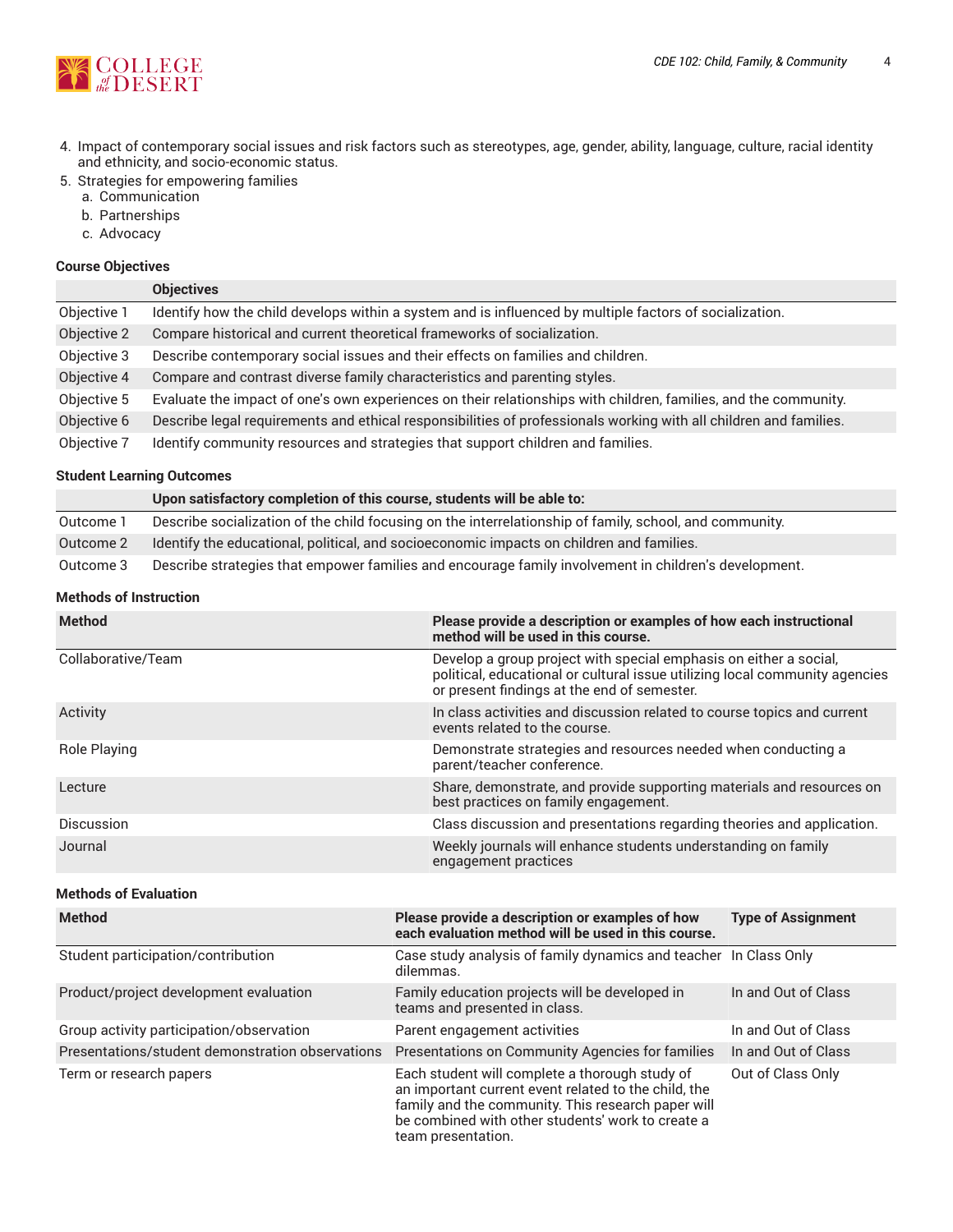

Guided/unguided journals Students will write journal reflections based on chapter reading and other assigned reading material.

Out of Class Only

#### **Assignments**

#### **Other In-class Assignments**

- 1. Student classroom presentations
- 2. Journal entries
- 3. Role playing
- 4. Group work
- 5. Activities

#### **Other Out-of-class Assignments**

- 1. Student projects ( approximately 20 hours)
- 2. Reading of text and supplementary handout materials and composing journal reflections regarding the reading, ( approximately 30 hours)
- 3. Essays and case studies ( approximately 30 hours)
- 4. Library research ( approximately 10 hours)
- 5. Visiting local family resource centers ( approximately 10 hours)

## **Grade Methods**

Letter Grade Only

## **Distance Education Checklist**

**Include the percentage of online and on-campus instruction you anticipate.**

**Online %** 70 **On-campus %** 30

#### What will you be doing in the face-to-face sections of your course that necessitates a hybrid delivery vs a fully online delivery?

Some instructors and students may prefer a hybrid course to a fully online. Hybrid allows for faculty to assist students who may be struggling with the LMS and provides an opportunity to plan and implement team assignments and discussions that can be continued online.

## **Instructional Materials and Resources**

## **Effective Student/Faculty Contact**

#### Which of the following methods of regular, timely, and effective student/faculty contact will be used in this course?

#### **Within Course Management System:**

Timely feedback and return of student work as specified in the syllabus Discussion forums with substantive instructor participation Chat room/instant messaging Regular virtual office hours Private messages Online quizzes and examinations Video or audio feedback Weekly announcements

#### **External to Course Management System:**

Direct e-mail E-portfolios/blogs/wikis **Listservs** Posted audio/video (including YouTube, 3cmediasolutions, etc.) Synchronous audio/video Telephone contact/voicemail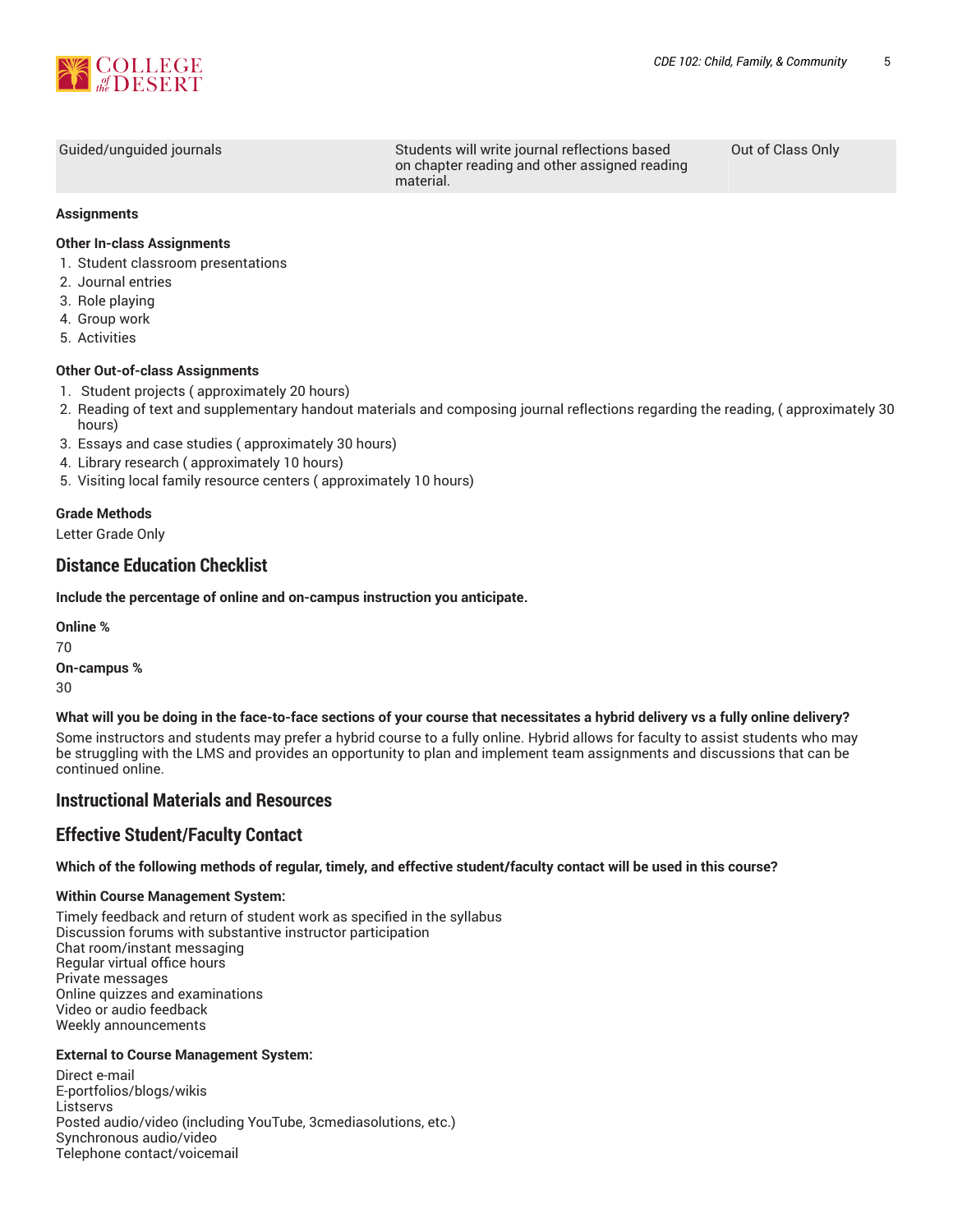

#### **For hybrid courses:**

Scheduled Face-to-Face group or individual meetings Field trips Library workshops Orientation, study, and/or review sessions Supplemental seminar or study sessions

#### Briefly discuss how the selected strategies above will be used to maintain Regular Effective Contact in the course.

Faculty will provide feedback on a timely fashion and return students work as specified in the syllabus.

#### **If interacting with students outside the LMS, explain how additional interactions with students outside the LMS will enhance student learning.**

Optional: Students will utilize EarlyEdU-Coaching Companion platform to upload and review videos/assignment and provide and share feedback with one another using the Communities of Reflection of Practice (CORP). This is an interactive teaching strategy and method of creating a community of reflective students.

## **Other Information**

#### Provide any other relevant information that will help the Curriculum Committee assess the viability of offering this course in an online **or hybrid modality.**

For a hybrid format, the following options will be considered: take field trips, attend library workshops, review sessions, have an orientation, schedule face-to-face group and/or individual meetings, and provided supplemental seminars or study sessions.

## **Comparable Transfer Course Information**

**University System** CSU **Campus** CSU San Bernardino

**Course Number** 215

**Course Title** Child, Family and Community

**Catalog Year**

2011-12

#### **COD GE**

C5 - Personal Growth and Development

#### **CSU GE**

D7 - Interdisciplinary Social and Behavioral Science E - Lifelong Understanding and Self-Development

## **MIS Course Data**

**CIP Code**

19.0101 - Family and Consumer Sciences/Human Sciences, General.

**TOP Code** 130510 - Child and Adolescent Development

**SAM Code** D - Possibly Occupational

**Basic Skills Status** Not Basic Skills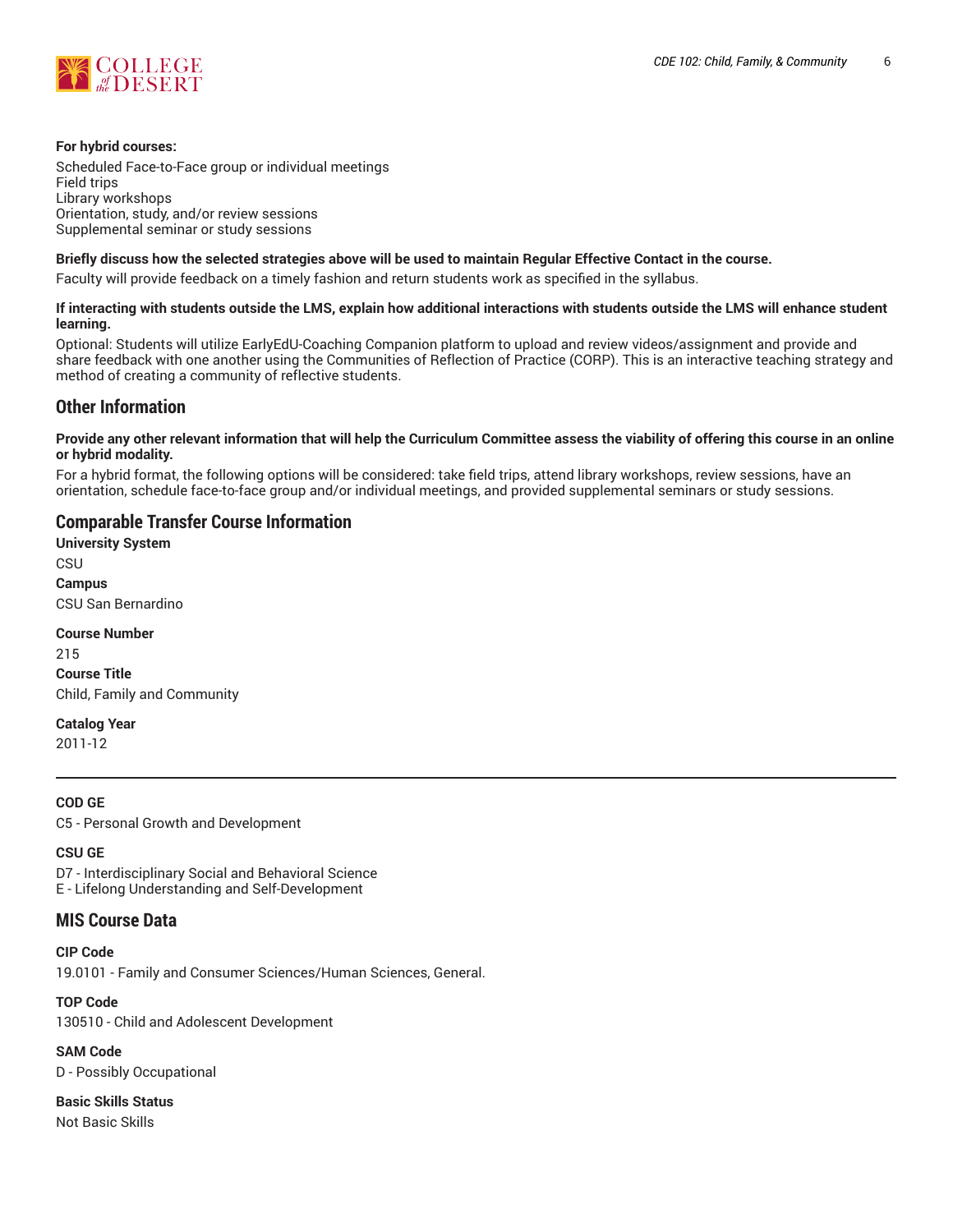

**Prior College Level** Not applicable

**Cooperative Work Experience** Not a Coop Course

**Course Classification Status** Credit Course

**Approved Special Class** Not special class

**Noncredit Category** Not Applicable, Credit Course

**Funding Agency Category** Not Applicable

**Program Status** Program Applicable

**Transfer Status** Transferable to both UC and CSU

**General Education Status** Not applicable

**Support Course Status** Course is not a support course

**C-ID** CDEV 110

**Allow Audit** No

**Repeatability** No

**Materials Fee** No

**Additional Fees?** No

## **Approvals**

**Curriculum Committee Approval Date** 5/05/2020

**Academic Senate Approval Date** 5/14/2020

**Board of Trustees Approval Date** 6/18/2020

**Course Control Number** CCC000609651

#### **Programs referencing this course**

Early Childhood Education Associate Teacher Certificate of [Achievement](http://catalog.collegeofthedesert.eduundefined?key=128/) [\(http://catalog.collegeofthedesert.eduundefined?key=128/](http://catalog.collegeofthedesert.eduundefined?key=128/)) Early Childhood Education Master Teacher Certificate of [Achievement](http://catalog.collegeofthedesert.eduundefined?key=129/) ([http://catalog.collegeofthedesert.eduundefined?key=129/\)](http://catalog.collegeofthedesert.eduundefined?key=129/)